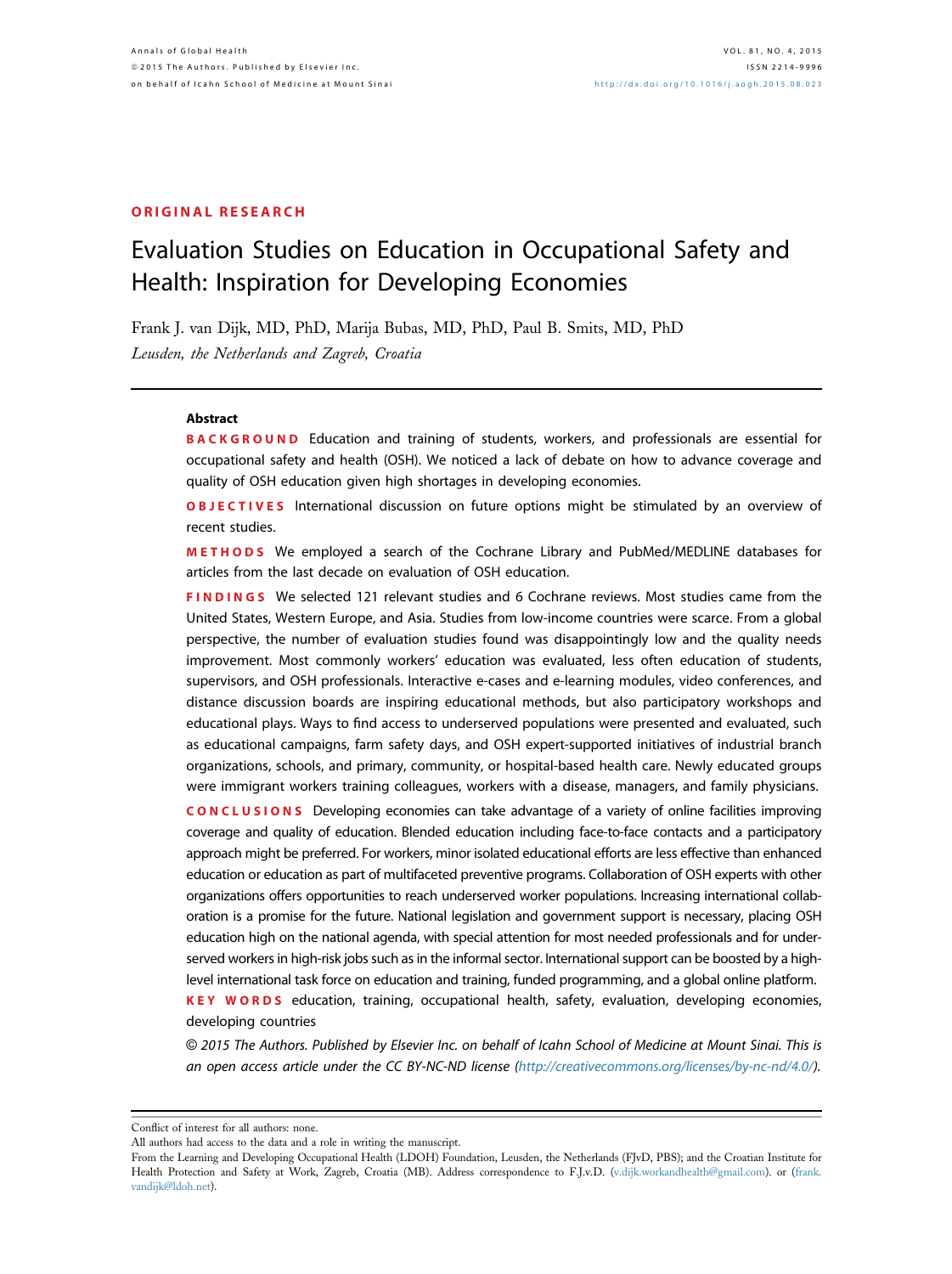#### INTRODUCTION

A Need for Education and Training. A recent overview of global working conditions and adverse effects on health and safety presented as World Health Organization (WHO) and International Labor Office (ILO) conclusions that of all fatalities in industrial countries, some 5%-7% are attributed to work-related illnesses and occupational injuries. The economic cost is equivalent to a range of 1.8%- 6% of gross domestic product  $(GDP)^1$  $(GDP)^1$ . Based on the "Workers' Health: Global Plan of Action" (2007), WHO encourages strongly the education of workers, employers, primary health care practitioners, and professionals for occupational health services. Workers' health should be integrated in basic training for health care.<sup>[2](#page-10-0)</sup> It is regarded as a workers' right in all countries to be well informed, educated, and trained in safety and health at work.

Education in occupational safety and health (OSH) is needed urgently in developing economies.<sup>1</sup> A few examples may serve as illustration. Kumar et al reported about welders in India exposed to flying sparks and particles, ultraviolet radiation, metal fumes, and many other risks. Awareness of hazards and safety precautions was limited and only 20% of them had institutional training.

The authors refer to studies on welders in Saudi Arabia, Pakistan, Nigeria, and South Africa with similar observations and recommend an educational campaign, besides enforcement of safety regulatory measures to control the informal sectors.<sup>[3](#page-10-0)</sup> Migrant workers in Oman exposed to pesticides in greenhouses were studied by Esechie et al. Hygiene was poor, personal protective equipment (PPE) was hardly used, and health symptoms were reported frequently. The authors recommend adequate legislation for mandatory PPE provisions and regular training programs.<sup>[4](#page-10-0)</sup> Education on safe handling of pesticides in a high-risk region in India was evaluated by Sam et al. Knowledge, attitude, and practice improved. They too recommend continuous educa-tion and training programs for agricultural workers.<sup>[5](#page-10-0)</sup>

Anderson et al concluded, after studying farmers' concerns in Alabama, USA, that medical students should be educated in farming practices including occupational exposures when interested in a rural area practice.<sup>[6](#page-10-0)</sup> A training course for health care professionals on farmers' occupational health needs started in Iowa, USA, in 1974 and expanded gradually. This 40-hour course is now also given in Tur-key and Australia.<sup>[7](#page-10-0)</sup> In addition, because only about 10%-15% of the global workforce has access to occupational health services, it is a great challenge to educate large numbers of OSH professionals being experts in OSH prevention and health care tasks. Rantanen et al estimated a global need of 312,000 more OSH experts to be educated. $8$  A tremendous task has to be done in newly industrialized and least developed countries. Delclos et al started a discussion about competencies and curricula in developing and developed countries.<sup>[9](#page-10-0)</sup> The Occupational Hygiene Training Association (OHTA) created free high-quality e-modules for occupational hygiene and ergonomics to meet a growing  $d$ emand. $10$ 

Education of Workers Alone Is Insufficient. One of the reasons why improvement of working conditions stagnates is the absence of effective education of workers. Some authors believe that working conditions will improve over the long term when the educated, trained worker becomes an integral part of workplace safety programs.<sup>[11](#page-11-0)</sup> Others have strong concerns over the influence of education and training in the real-life situations.<sup>[12](#page-11-0)</sup> We agree that education and training alone cannot solve all problems in health and safety. Just offering education can be an inadequate answer to complex problems when legislation and inspection are needed as well as comprehensive prevention programs in which workers and employers cooperate not only in education but also in improving working conditions and social relationships. On the other hand, health risks and high job demands cannot always be eliminated. High-demand jobs can even be challenging such as teaching adolescents, firefighting, removing asbestos in demolition work, or treating patients with AIDS or Ebola. Therefore, education in how to cope with risks is necessary for many jobs, today and in the future.

Interestingly, education is also a component in new OSH interventions such as on how to retain a job while having a chronic disease as rheumatoid arthritis or serious hearing loss. Workplace health promotion, motivated by epidemics threatening the working population and facilitated by companies accepting social responsibility, can include training such as on how to prevent obesity, cardiovascular diseases, or HIV/AIDS.

i Most publications in health sciences use the term  $developing$  countries for all non-high-income countries. Presumably it is more correct nowadays to use the term newly industrialized countries to refer to, for example, China, India, Brazil, Turkey, and South Africa. We have chosen the term developing economies, aware of still existing problems in terminology.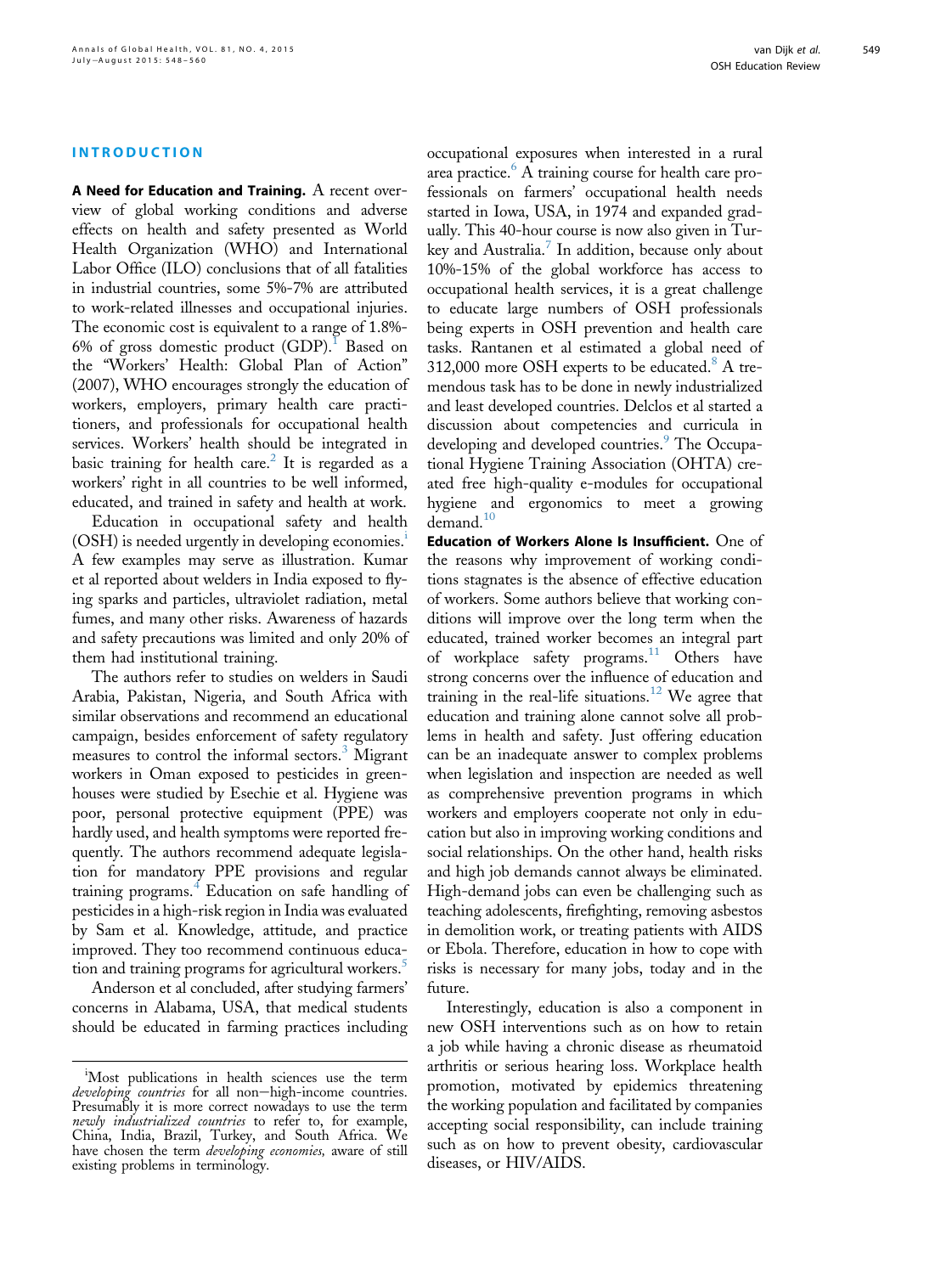Information and Education. Education and information are more closely related than in the past. Facilities exist in many countries offering access to reliable online OSH information such as offered by the Canadian Centre for Occupational Health and Safety in Canada.<sup>[13](#page-11-0)</sup> Online question and answer facilities can be organized gaining both on quality of the information and efficiency<sup>14,15</sup>; the US National Institute for Occupational Safety and Health (NIOSH) and the European Agency for Safety and Health at Work (EU-OSHA) invested in online interactive risk assessment and control tools,  $^{16}$  $^{16}$  $^{16}$  and the International Labor Office (ILO) developed apps for the same goal. Access to reliable online OSH information and tools initiates great opportunities for developing economies, especially when sources are available as m-health on mobile phones and tablets. OSH professionals can be trained in how to find up-to-date, reliable OSH information and tools on the Internet.<sup>[17](#page-11-0)</sup>

Target Groups and Lifelong Learning. Various groups of participants need OSH education. First, education is, or should be, organized for students in vocational training learning how to protect themselves in the future. Other students are educated as part of studies at, for example, medical faculties, schools for occupational health nurses, or physiotherapy schools. For them workers' health is a part of future professional practice. Second, we need education of informal workers, formal employees, and the self-employed to learn how to prevent occupational diseases and accidents. Supervisors and managers ought to be educated, which would have a crucial impact on the quality of work of others. In unions and communities, selected workers and leaders may demand training to be a good trainer in OSH. Third, education has to be organized for professionals functioning as experts in OSH and for other professionals who are often challenged by workers' health issues. In most countries, OSH professionals include safety experts, occupational physicians, occupational health nurses, occupational hygienists, ergonomists, and occupational psychologists. Relevant non-OSH professionals can be community health workers, family physicians, dermatologists, pulmonologists, clinical psychologists, physiotherapists, occupational therapists, and human resource managers.

Vocational training in work and health includes or has to be followed by training on the job, to learn essential details and practicalities. Given all kind of changes, education is needed during the whole career. Therefore facilities for lifelong learning,

continuous professional development, and continuing medical education (CME) have to be structured. Goals and Outcomes. For an evaluation, clear goals and outcomes should be defined. Education of students, workers, and professionals can be directed on gaining knowledge, skills, attitude, self-efficacy, motivation to act, and competencies, described as immediate outcomes by Robson et al.<sup>[18](#page-11-0)</sup> Behavior, hazard controls, hazards, and exposures are distinguished as intermediate outcomes. The final outcome or *impact* of education is mostly the improved health or safety of workers as visible in a lower incidence of occupational accidents and diseases. The practice of occupational health care has been extended in many countries, currently including prevention and control of sickness absence and work disability, support of good work functioning, and promotion of healthy lifestyles. Corresponding goals and outcomes are lower work disability pension rates, better functioning at work, and lower rates of obesity, cardiovascular diseases, or HIV/AIDS.

Evaluation of Education, Contribution of Science. Robson et al published a systematic review on the effectiveness of OSH training covering publica-tions from 1996-2007.<sup>[18](#page-11-0)</sup> Studies were reviewed on education of workers related to primary prevention of occupational illnesses and injuries, selecting only pre-post randomized trial studies. Based on 22 studies, strong evidence was found for the effectiveness of training on workers' behaviors but insufficient evidence for effectiveness on health outcomes. A lack of studies with a fair or good methodologic quality resulted in the conclusion of insufficient evidence for studies with "knowledge" or "attitudes and beliefs" as outcomes. For future reviews, it was advised to include also nonrandomized studies. A recommendation for practice was to "consider more than just education and training when addressing a risk in the workplace."

# **OBJECTIVES**

The purpose of this study is different from that of Robson et al. Our goal is to stimulate the discussion on policies needed to improve coverage and quality of OSH education in developing economies. Therefore, we decided to investigate evaluation studies presented in the recent international peer-reviewed literature: which countries were active, and what target groups, topics, and outcomes were chosen? Implementation strategies and educational methods evaluated might show us new perspectives to encourage education in developing economies.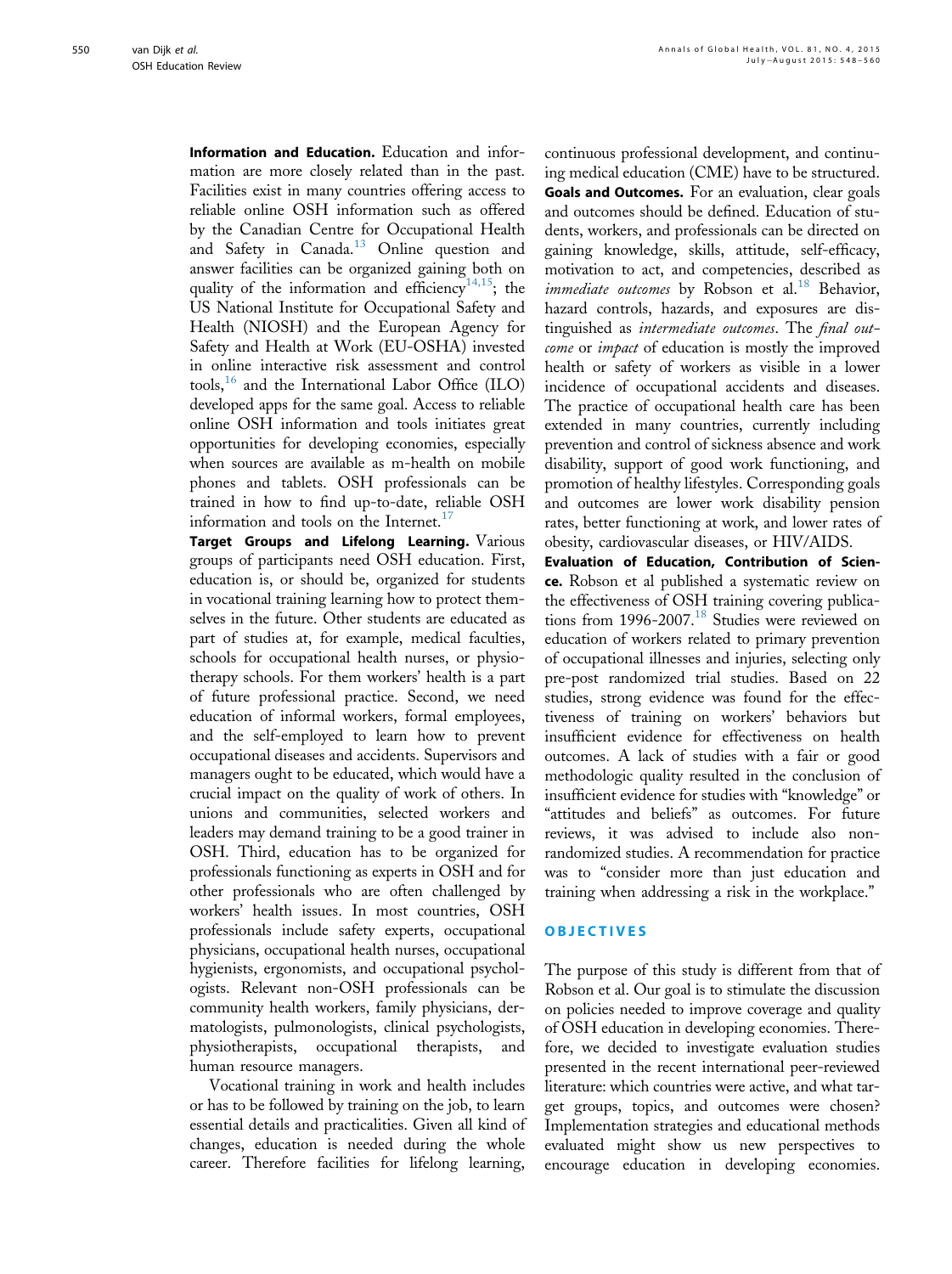Being primarily interested in an overview of recent initiatives, we did not select primarily on a high quality of methodology. Consequently, we did not reconsider the concluded effectiveness of the education presented by the authors. Finally, we reviewed relevant Cochrane studies on their judgment of study quality and effectiveness of OSH education.

For our study we included publications on education in OSH, regardless of subject, level, and method of education, but excluding mere dissemination of information. We often abbreviated "education and training" using only the term "education." First we present an overview of recent scientific studies on the evaluation of education, limited to publications of the last 10 years accessible via PubMed/MED-LINE and to Cochrane systematic reviews. Second, considerations are given about the findings, followed by recommendations on how to improve coverage and quality of education and training in OSH, especially in developing economies.

### METHODS

PubMed Search. For this article we chose to search in PubMed/MEDLINE, considered a database of choice in health sciences. The recall ratio of MED-LINE for high-quality intervention studies in occupational health is close to 90%. Psychiatric and psychological topics are relatively less often indexed in MEDLINE than somatic studies.<sup>[19](#page-11-0)</sup> We searched only for articles in English. In addition, we searched for systematic reviews in the Cochrane Library.

Abstracts published from 2005-2015 (last search date June 20, 2015) were screened to find original studies on evaluation of education in OSH, without selection on participants. A first string of search terms was related to occupational safety and health, a second to education, and a third to evaluation outcome terms.

The search filter was:

("Chemical Safety"[Mesh] OR "Occupational Injuries"[Mesh] OR "Disability Evaluation"[Mesh] OR "Accidents, Occupational"[Mesh] OR "Return to Work"[Mesh] OR "Occupational Diseases"[Mesh] OR "Occupational Health"[Mesh]) AND ("Learning"[Mesh] OR "Education"[Mesh]) AND (Coverage OR Reach OR Knowledge OR Literacy OR Skills OR Coping OR Attitude OR Competence OR Competenc\* OR Selfefficacy OR "Self efficacy" OR PPE OR Participation)

In a next step, we used inclusion criteria to select relevant articles. Selection questions and inclusionary responses are shown in Table 1.

| <b>Table 1. Selection Questions and Inclusionary Responses</b>                                                                        |                       |  |
|---------------------------------------------------------------------------------------------------------------------------------------|-----------------------|--|
| <b>Ouestions</b>                                                                                                                      | Inclusionary Response |  |
| Is the article written in<br>English?                                                                                                 | Yes                   |  |
| Is education or training named<br>as one of the components?                                                                           | Yes                   |  |
| Is the article presented with<br>abstract?                                                                                            | Yes                   |  |
| Is the study including<br>education, training, or<br>learning as topic of<br>the study?                                               | Yes                   |  |
| Is education related to an<br>outcome in the area of work<br>and health?                                                              | Yes                   |  |
| Is the study evaluating the<br>quality or the outcomes of<br>educational interventions?                                               | Yes                   |  |
| Is education delivered through<br>a lesson, training, course, or<br>workshop or as a part of a<br>complex intervention or<br>program? | Yes                   |  |
| Is the study dealing with<br>patient care or with patient<br>education, without<br>work-related topics?                               | Nο                    |  |
| Is the article only concluding<br>or recommending that<br>education of workers or<br>professionals is needed?                         | No                    |  |

Education or training could be part of a comprehensive intervention but had to be specified as education. Outcomes in the area of work and health could be related to prevention or control of hazards or risks at work; prevention, diagnosis, guidance, or treatment of occupational and work-related diseases, injuries, work disability, or sickness absence; improvement of work functioning; and workplace health promotion.

Cochrane Library Search. We searched the database of the Occupational Safety and Health review group ([www.osh.cochrane.org](http://www.osh.cochrane.org)) within the subtopic "occupational health outcomes" (last date: June 26, 2015). We found 101 reviews and 20 protocols. We selected reviews with "education" or "training" in the title or abstract.

Data Extraction and Management. The search results were reviewed for duplicates by the main author. Publications not written in English or without abstract were excluded. Next, selection questions were applied (Table 1). We did not select on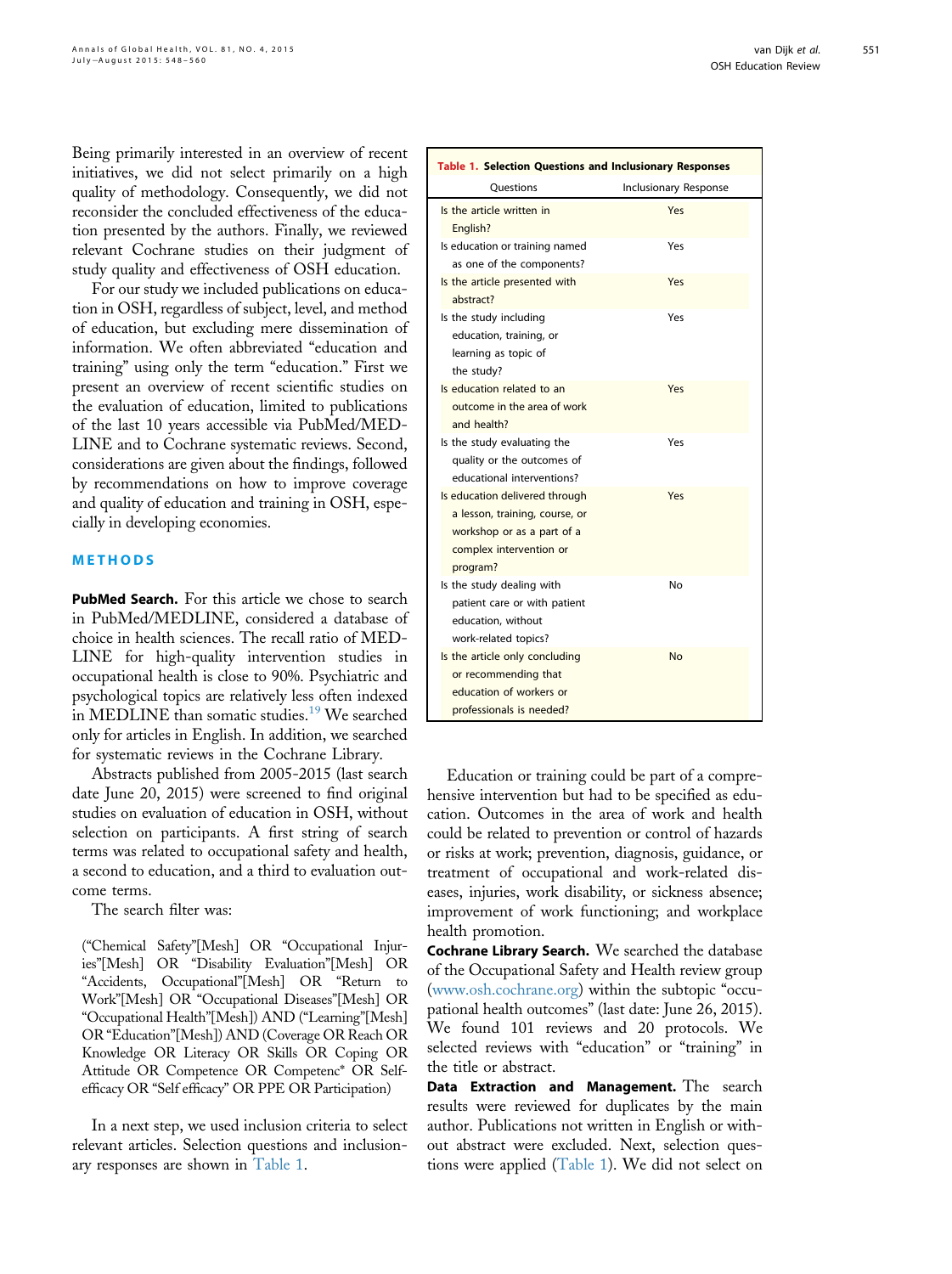the design or scientific quality of the study. Publications were assessed on the basis of titles and abstracts to gauge their potential relevance. The full text was reviewed to determine the appropriateness for presentation as an example in this paper.

# RESULTS

PubMed Search. Using the search filter as described we found 1549 titles. The number of citations per year before 2014 varied between 134 and 218, followed by only 115 and 5 titles in, respectively, 2014 and the first half of 2015. These low scores originated in the MEDLINE database because applying the MeSH terms "occupational health" and "diabetes mellitus" showed similar results. Therefore, we were actually covering around 10 years of publications. Relevant articles were selected in a second step using inclusion criteria, so we could include 121 studies ([Fig. 1\)](#page-5-0).

**Countries.** Most studies were completed in the United States, followed by Japan, 3 European countries, China, and Australia ([Table 2\)](#page-6-0). North America generated 46 publications, 35 came from Europe, 26 from Asia, 5 from Australia, 3 from Latin America, and 1 from Africa. Publications by an international group of authors were noted since 2009. There was a lack of studies from Latin America, Eastern Europe, and Africa. Almost no studies came from low-income countries.

Participants and Topics. Different groups of participants and various topics of education were described in the selected publications ([Table 3\)](#page-7-0).

Students. Much attention was given to health disciplines. The main goal could be different: nurse students were trained to protect themselves for work-related health effects; medical and pharmacy students to diagnose occupational diseases and intoxications in patients. Compulsory education of medical students to improve the attitude toward occupational health (OH) was evaluated in Brazil and Germany. The education, consisting of lectures and online virtual patient cases, improved self-rated knowledge and interest in OH in both countries. $^{20}$  $^{20}$  $^{20}$ 

In Germany, 521 health care trainees were evaluated after a 3-year training period. The intervention group received a regular training program to prevent irritant contact dermatitis, including evaluation of the hand skin condition. In this group, hand washing was reduced compared with the control group. A significantly better skin condition of the hands was found in the intervention group at the end of the training period than in the control group.[21](#page-11-0) In a study in Taiwan, a series of 14 e-lectures on OH promotion for music performers enhanced music students' awareness on music practice and performance issues. An online interactive discussion board with experts, a form of distance learning, generated many questions and answers. $^{22}$  $^{22}$  $^{22}$ Another study reported on education of occupational skin hazards at German high schools ( $n =$ 1015); students were seriously interested. $^{23}$ 

Workers. We found relatively high numbers of studies in the agriculture, health care, and construction sector. Audiovisual aids and printed literature were used in India, teaching farmers to reduce high levels of work-related musculoskeletal problems. Knowledge scores after education increased substantially in farmers, males and females, creating awareness.<sup>[24](#page-11-0)</sup>

Many studies aimed at risk reduction in 1 occupation or occupational group ([Table 3\)](#page-7-0). A Brazilian study analyzed work-related voice problems affecting teachers. Vocal care improved as a result of a voice workshop educating in decreasing vocal tensions. Changes were recommended in the school environment and organization to prevent vocal overload.<sup>[25](#page-11-0)</sup> Chinese military personnel were successfully trained for activities as civil emergency res-ponders, adapting coping styles.<sup>[26](#page-11-0)</sup> Municipal kitchens participated in participatory workshops in Finland to optimize musculoskeletal load. More than 400 changes were implemented in 59 kitchens, and knowledge and awareness increased. Afterward, physical load was perceived as decreased and muscu-loskeletal health as improved.<sup>[27](#page-11-0)</sup>

Education was evaluated of 204 stone-quarry workers in India about using protective eyewear against eye injuries. An enhanced education package including group education, individual discussions, and educational plays was compared with a single educational session and follow-up visits. Enhanced education increased the use of protective eyewear. Enhanced education plus using eyewear reduced the incidence of eye injuries. Because the provision of suitable protective eyewear played an important role, it can be argued that it is not education per se making the successful change, but enhanced education contributed to continuous use of protective equipment.<sup>[28](#page-11-0)</sup>

Some studies were aimed explicitly at underserved workers' populations, such as Latino day laborers in US construction and agriculture<sup>[29](#page-11-0)</sup> or female migrants in China with a high risk of unwanted pregnancy and sexually transmitted infections.<sup>[30](#page-11-0)</sup>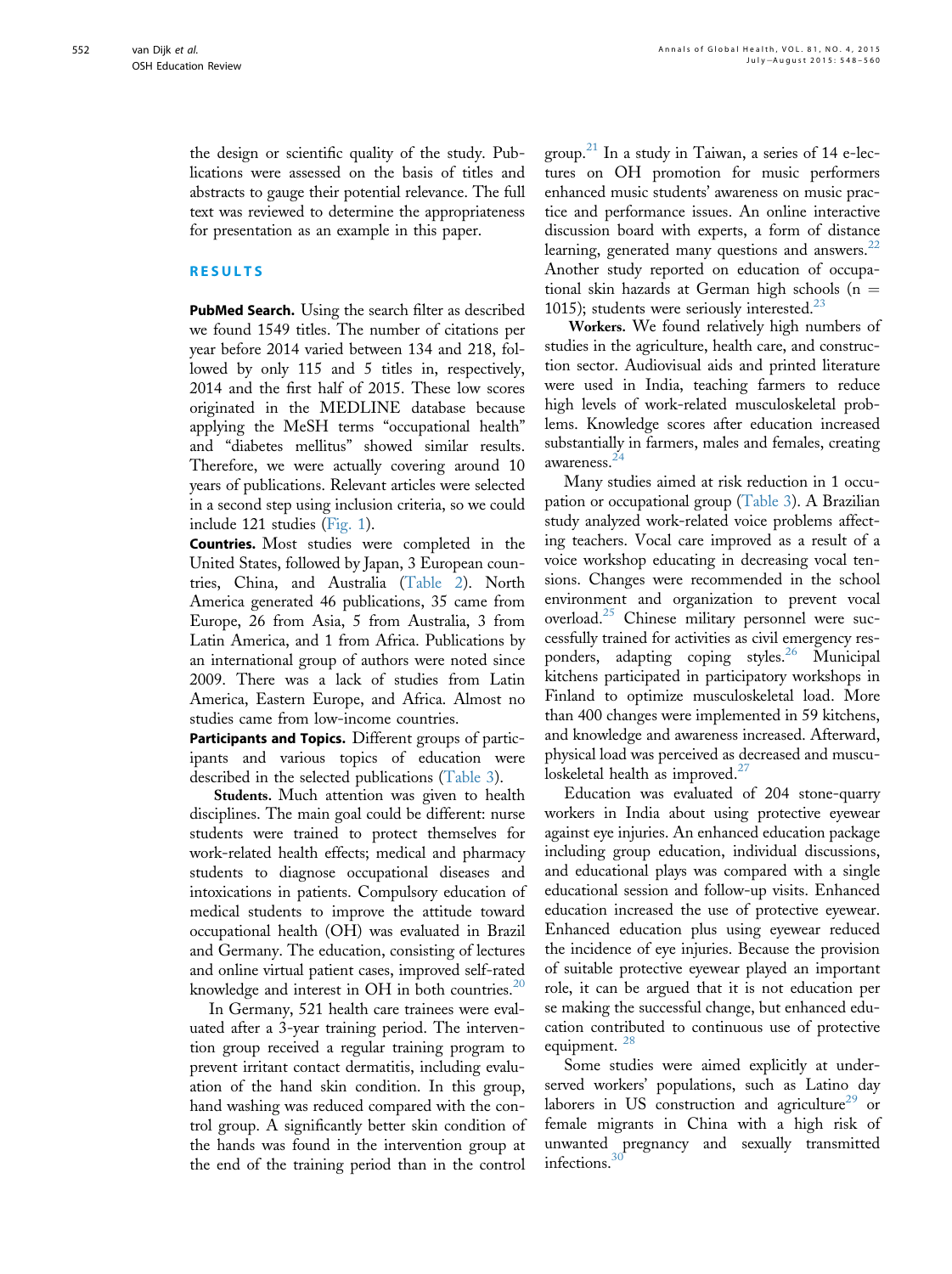<span id="page-5-0"></span>

Workers with a disease. The aim of education of workers with a disease can be better coping with hazards and demands at work, retention of the job, and sometimes curation of health problems. In a German study, long-term effectiveness was evaluated of a 6-month dermatologic-educational intervention program inclusive of workplace interventions for hairdressers with a chronic occupational skin disease. The control group only received dermatologic treatment. Positive effects were found on knowledge, behavior, and not giving up work because of an occupational skin disease.<sup>3</sup>

Supervisors and managers. Seven studies had the education of supervisors or managers as the study object related to their high responsibility in preventing and controlling risks. With support of workers' compensation insurance and the restaurant trade association, trainers conducted workshops in California, USA, for more than 200 restaurant and foodservice owners or managers. The aim was to develop a program helping the owners/managers in conducting short training sessions with their own employees, addressing hazards and making changes. Interaction with the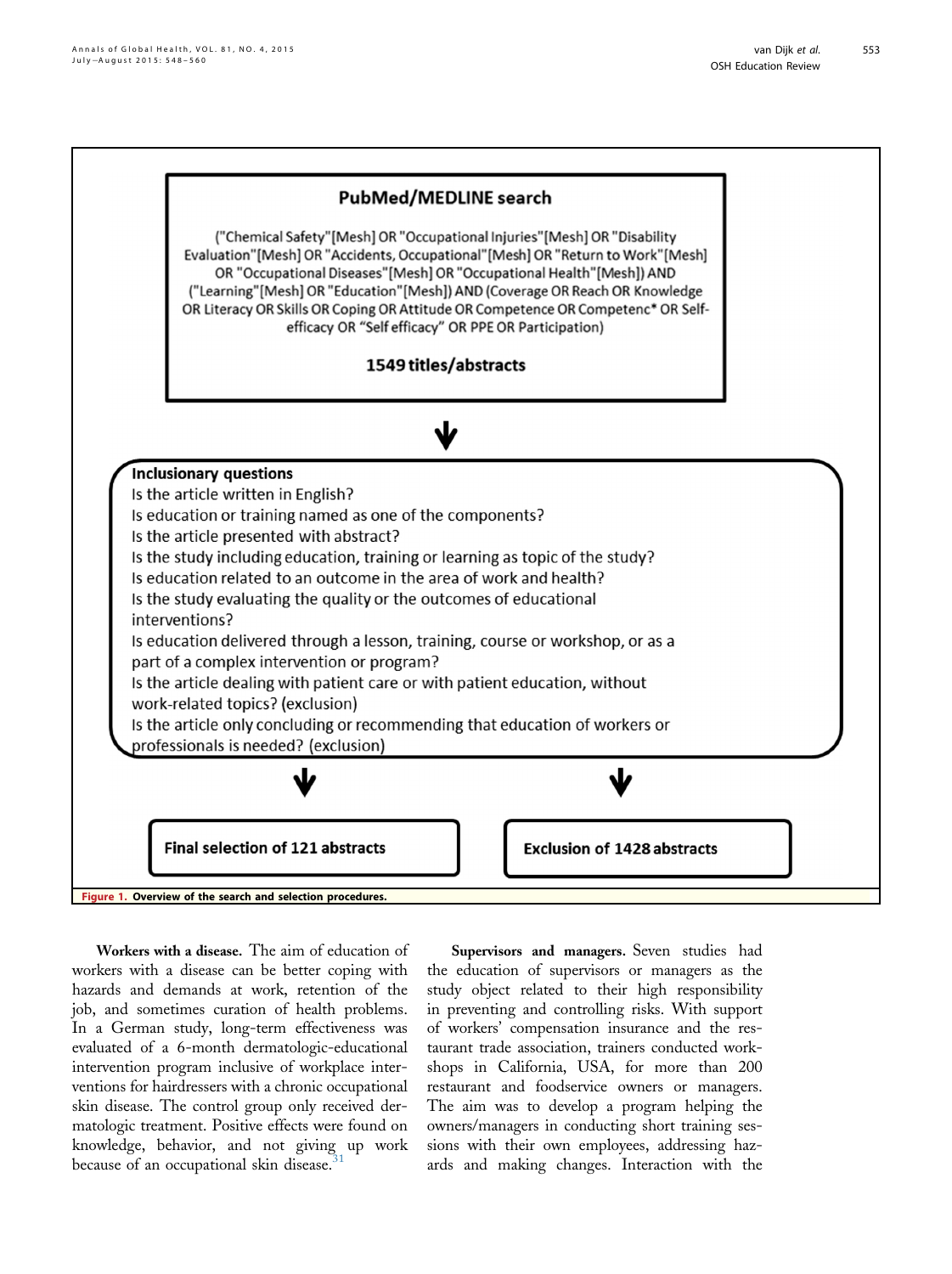<span id="page-6-0"></span>

| rable 2. Country in Willen Education was Object of Study in<br>121 Abstracts on OSH Education Evaluation in PubMed/<br>MEDLINE, Published 2005-2015 |                                 |  |
|-----------------------------------------------------------------------------------------------------------------------------------------------------|---------------------------------|--|
| Country                                                                                                                                             | Number of<br>Selected Abstracts |  |
| <b>United States</b>                                                                                                                                | 42                              |  |
| Japan                                                                                                                                               | 10                              |  |
| <b>United Kingdom</b>                                                                                                                               | 8                               |  |
| Germany                                                                                                                                             | 7                               |  |
| <b>Netherlands</b>                                                                                                                                  | 7                               |  |
| China                                                                                                                                               | 6                               |  |
| Australia                                                                                                                                           | 5                               |  |
| International group                                                                                                                                 | 5                               |  |
| Canada                                                                                                                                              | $\overline{4}$                  |  |
| India                                                                                                                                               | 3                               |  |
| Sweden                                                                                                                                              | 3                               |  |
| Brazil                                                                                                                                              | 3                               |  |
| Turkey, Norway,                                                                                                                                     | $\overline{2}$                  |  |
| Taiwan, Italy, Finland                                                                                                                              |                                 |  |
| Malaysia, Ireland, Iran,                                                                                                                            | 1                               |  |
| Nigeria, Greece, Spain,                                                                                                                             |                                 |  |
| Thailand, Denmark                                                                                                                                   |                                 |  |

me in Which Education

other owners and managers was a key to the program's success.  $32$ 

OSH professionals. Studies on education of OSH experts mainly came from Europe (8 of 13). The effectiveness of e-learning was compared with lecture-based learning in a Dutch study of CME for occupational physicians. Both approaches were equally effective regarding gain in knowledge.<sup>[33](#page-11-0)</sup> In the United States, tours were organized to historical OSH sites to bridge often separated OSH fields. OSH disciplines were successfully trained in a multidisciplinary approach, ultimately oriented on prevention of future exposures.<sup>[34](#page-11-0)</sup> Evaluation studies concentrating on occupational health nurses were not found. However, in several studies nurses were included, such as in a UK study on the effectiveness of a musculoskeletal training package.<sup>[35](#page-11-0)</sup>

Non-OSH professionals. In Scotland the general population, workers, and non-OSH health care professionals were targeted in an effective comprehensive multimedia campaign (1777 radio advertisements, leaflets, website) about "rest or staying active" in case of back pain.<sup>[36](#page-11-0)</sup> In another UK project more than 1000 health care professionals completed an interactive e-learning module on occupational asthma. The result was increased knowledge and more use and awareness of the guidelines.<sup>[37](#page-11-0)</sup> In Canada CME was organized to increase knowledge of occupational health for primary care physicians and medical specialists. Online learning and videoconferencing were both evaluated as equally effective compared with traditional conference lectures and small group face-to-face education.<sup>38</sup> In the United Kingdom and Norway some studies focused on sick note certification or functional assessments in long-term sickness absence by hos-pital doctors and general practitioners.<sup>[39-41](#page-11-0)</sup> Knowledge and self-confidence increased. Advisory extension agents for farmers such as financial counselors and agribusiness officers were successfully trained in Australia in recognizing, supporting, and referring mental health problems in farmers. These officers are often "the first port of call for emotional support and referral for farmers."<sup>[42](#page-11-0)</sup>

Organization by industrial branch or occupational group. Many studies were on safety, stress management, and ergonomics. Studies on training how to cope with asbestos or nanoparticles exposure were not found. Education was mostly organized sector or branch-wise or for specific occupational groups. This practice reflects presumably not only the existence of institutions able to organize higher quality OSH courses. Another attractive factor might be the occurrence of common risk factors, social conditions, and technical solutions in one branch or occupational group. This forms an attractive starting point for concerted educational, social, and technical efforts, also in low-income countries.

New methods. Case-based e-lessons for medical students developed by an international group were compared with the use of written material: textbook pages, practice guidelines, and articles. The increase in knowledge and satisfaction was similar; surprisingly the attitude toward occupational health was more negative in the e-lesson group.<sup>[43](#page-11-0)</sup> Highquality interactive e-cases with virtual patients developed in Germany and Latin America were used by more than 2000 students and evaluated as feasible and helpful.<sup>[44](#page-11-0)</sup> Five European universities developed a comprehensive online teaching module on occupational medicine for undergraduate medi-cal students.<sup>[45](#page-11-0)</sup> The module was evaluated positively on effectiveness in a blended application.<sup>4</sup>

New methods were evaluated for workers. In education on patient transfers of nurses in Sweden, occupational health was combined with patient empowerment. The training improved staff movements, body awareness, and musculoskeletal complaints and also their communication encouraging patients to move independently.<sup>[47,48](#page-11-0)</sup> The use of ultraviolet face photographs and cancer information sessions educating male outdoor workers in the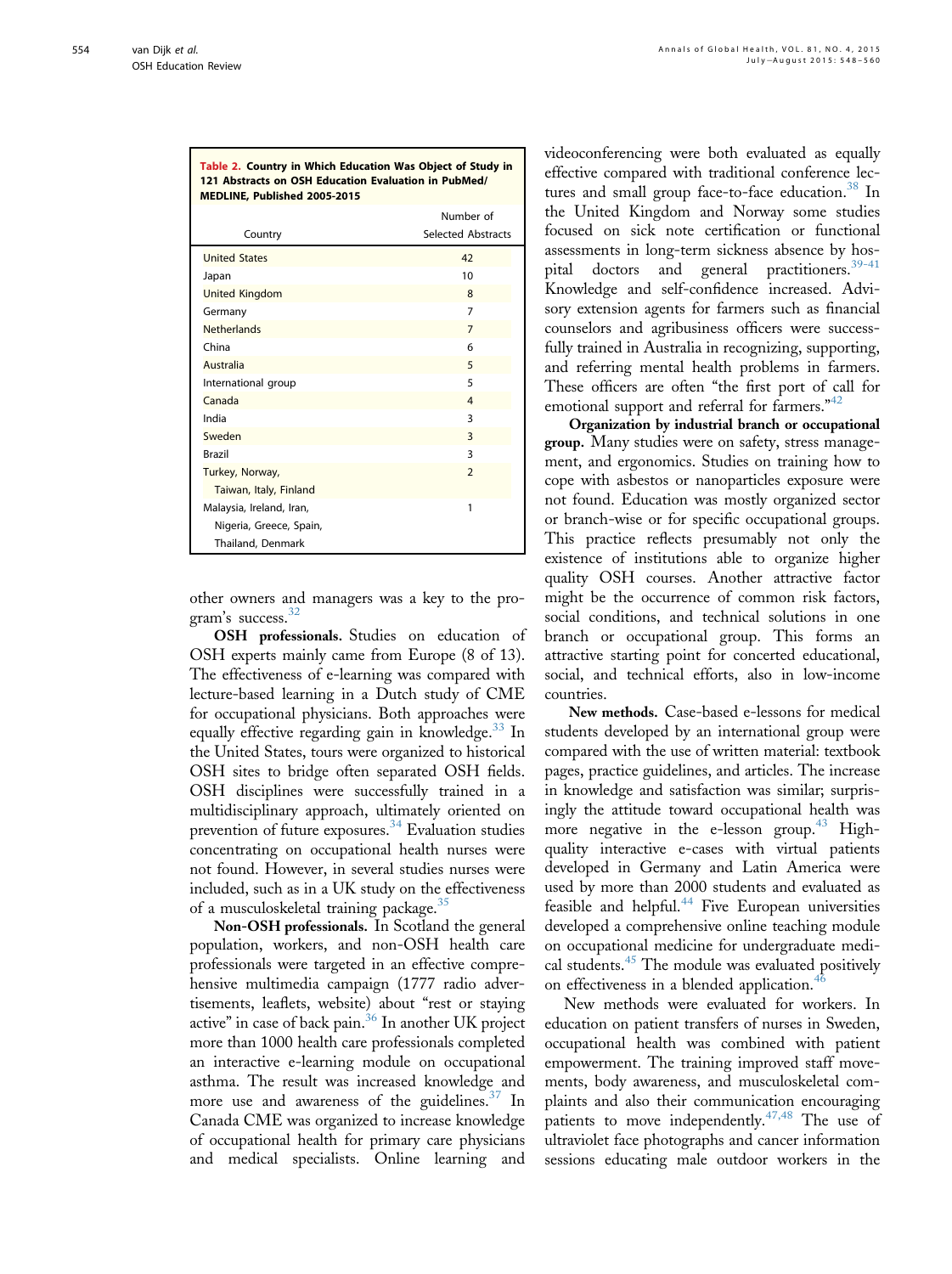| Workers and                 |                        |                                    |
|-----------------------------|------------------------|------------------------------------|
| Health and                  | Supervisors and        |                                    |
| <b>Safety Committees</b>    | Managers               | Professionals                      |
| Total 88 studies            | Total 7 studies        | Total 20 studies                   |
| 15 Agriculture sector       | 5 Supervisors/ foremen | <b>OSH</b> professionals           |
| 13 Health care sector       | 2 Managers             | 3 Occupational physicians          |
| 9 Construction sector       |                        | 2 Occupational hygienists          |
| 5 Office work including     |                        | 3 Social insurance physicians      |
| computer users              |                        | 1 OSH trainers                     |
| 4 Education sector          |                        | 4 OSH professionals from $> 1$     |
| 14 Workers from another     |                        | discipline                         |
| sector or from $>1$ sector  |                        | Non-OSH professionals              |
| 26 Specific occupations or  |                        | 3 Family physicians                |
| worker/patient groups*      |                        | 1 Occupational therapists          |
| 2 Health and safety         |                        | 1 Advisory Extension Agents        |
| committees, including       |                        | for farmers                        |
| immigrant safety liaisons   |                        | 2 Non-OSH professionals from $> 1$ |
|                             |                        | discipline                         |
|                             |                        |                                    |
| Most frequent               | Most frequent          | Most frequent                      |
| topics                      | topics                 | topics                             |
| 16 Ergonomics/              | 3 Stress management    | Specific topics                    |
| musculoskeletal             |                        | of various kinds                   |
| disorders                   |                        |                                    |
| 12 Safety including eye     |                        |                                    |
| protection                  |                        |                                    |
| 7 Stress management         |                        |                                    |
|                             |                        |                                    |
| 4 Hearing loss              |                        |                                    |
| 4 A variety of hazards      |                        |                                    |
| 3 Skin risks, skin diseases |                        |                                    |
| 3 Chemical exposure         |                        |                                    |
|                             |                        |                                    |

<span id="page-7-0"></span>Table 3. Participant Groups and Most Frequent Topics of Education in 121 Publications on Evaluation of OSH Education Found in PubMed/MEDLINE (2005 to June 2015)

United States stimulated sun-protecting cognitions, potentially mediating protection behavior.<sup>[49](#page-12-0)</sup> In a Chinese study of frontline workers in industry working in poor ergonomic conditions, participatory respectively classic didactic training of limited duration did not change the prevalence of musculoskeletal complaints 1 year after training, except for lower extremities and "wrist and fingers."<sup>[50](#page-12-0)</sup> In another Chinese study, a game technology-based safety training was tested for a training in operating tower cranes on construction sites. Game technology has many advantages simulating high-risk situations in practice, including challenging communication and collaboration with other workers.<sup>[51](#page-12-0)</sup>

Kawakami reports about participatory training programs based on ILO strategies with home workers, construction workers, and waste collectors in Cambodia, Thailand, and Fiji. Improving safety, health, and working conditions relies on positive efforts of local people, direct observations of work, and learning from local good examples.<sup>[52](#page-12-0)</sup>

To improve access to difficult-to-reach groups, bilingual training (English and Spanish) is used  $53$ as well as so-called immigrant safety liaisons.<sup>[54](#page-12-0)</sup> Training led by "worker leaders" from so called Worker Centers, serving as Spanish speaking peer-educators,  $55/1$  $55/1$  or by farmers, fathers of adoles-cents,<sup>[56](#page-12-0)</sup> has been evaluated positively. A course in English as a second language for teen farm workers aimed at health and safety education was used fruitfully.[57](#page-12-0) In another US study, farm safety days for children were evaluated as valuable.<sup>[58](#page-12-0)</sup>

Search for Cochrane Systematic Reviews. Six systematic reviews were the result of our selection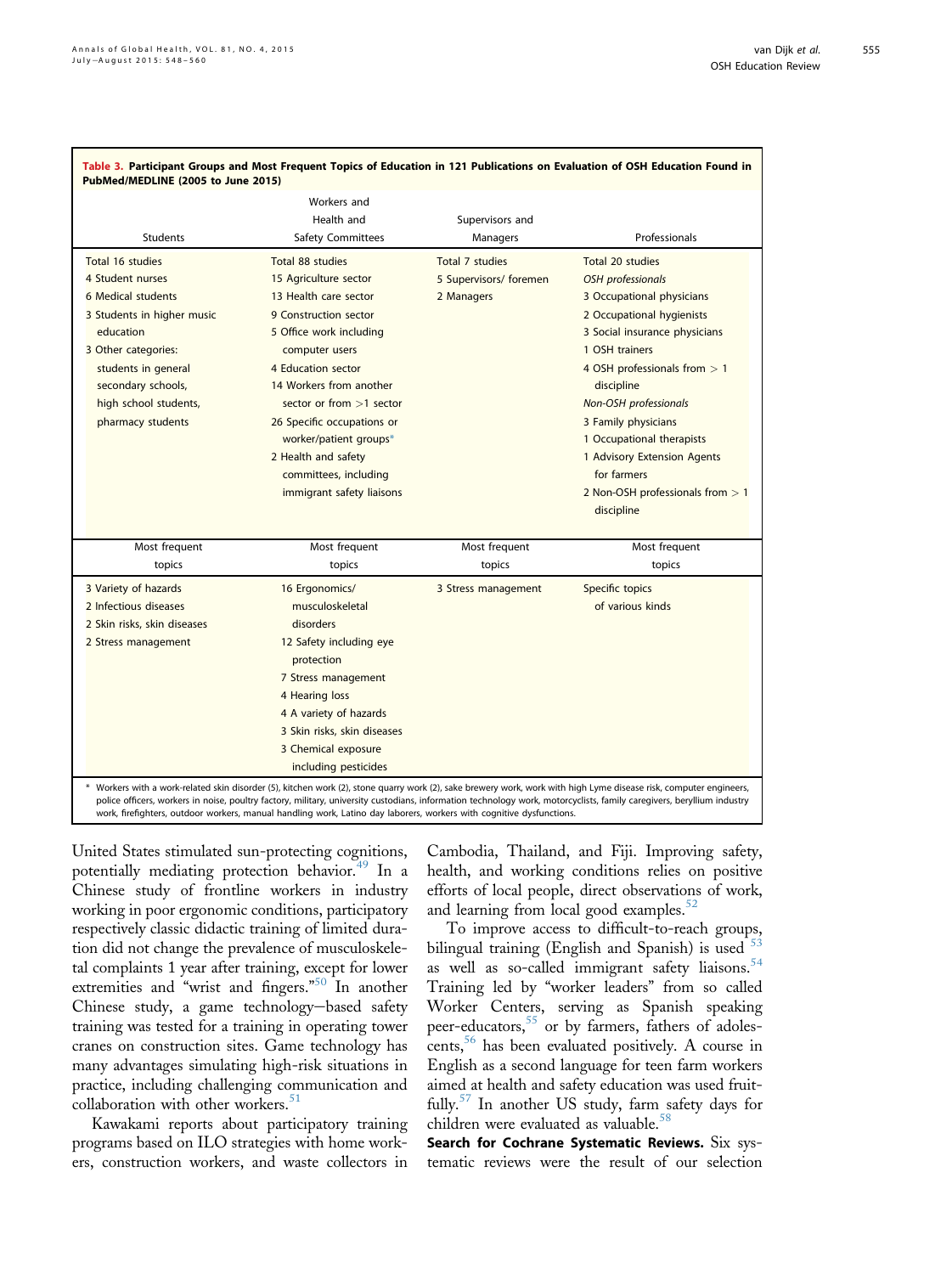related to education and training in occupational safety and health (Table 4).<sup>[59-64](#page-12-0)</sup>

Any educational intervention was included in a review on preventing eye injuries. The authors did not find reliable evidence that the interventions were effective. $60$  A review on occupational disease reporting distinguished educational materials, educational materials and meetings, educational meetings, and a multifaceted educational campaign. Interventions with educational meetings and educational campaigns both provided (very low-quality) evidence for an effect on the number of physicians reporting occupational diseases compared with no intervention. No studies were found evaluating the effectiveness of Internet-based interventions.<sup>6</sup>

The quality of the original studies found was assessed from moderate to (very) low. The observed effects of the educational interventions on health outcomes, work functioning, job loss, or increased reporting of occupational diseases were, in general, judged as small or absent.

# DISCUSSION AND RECOMMENDATIONS

The majority of evaluation studies on education were completed in North America, Western Europe, or Asia. Studies from low-income economies were scarce. Most studies evaluated education of workers; fewer, the education of students, managers, or professionals. Studies related to the agriculture, health care, and construction sector presumably reflect attention for high-risk sectors. Surprisingly no studies were found on education related to asbestos or nanoparticles exposure. Education was often enhanced, for example, also

| Table 4. Participants and Topics of Education in 6 Cochrane<br>Systematic Reviews Including Occupational Safety and Health<br><b>Education</b> |                                       |  |  |
|------------------------------------------------------------------------------------------------------------------------------------------------|---------------------------------------|--|--|
| Workers                                                                                                                                        | Professionals                         |  |  |
| Teachers, education sector<br>Construction<br>Various workers<br>Specific patient group<br>(inflammatory arthritis)                            | Occupational physicians               |  |  |
| <b>Topics</b>                                                                                                                                  | <b>Topics</b>                         |  |  |
| Voice disorders<br>Fatal and nonfatal injuries<br>Eye injuries<br><b>Hearing loss</b><br>Job loss, work functioning                            | Reporting of occupational<br>diseases |  |  |

providing PPE or including a workplace inspection, or embedded in a comprehensive prevention program, improving effectiveness. New educational methods such as e-learning and participatory workshops were tested on feasibility, quality, and effectiveness. Creative strategies were presented to find better access to underserved populations. Education of new groups of participants was evaluated: students in vocational training, adolescents working on farms, workers with a chronic disease, immigrant safety liaisons, supervisors, and family physicians.

Strengths and Weaknesses of This Study. Using publications indexed by MEDLINE has the advantage of good accessibility and presumably of selecting the best evaluation studies. On the other hand, selecting only studies written in English and being indexed by the US National Library of Medicine (MEDLINE) caused selection bias, excluding studies published in other languages and benefiting studies from the United States, Canada, and Western Europe. Because PubMed/MEDLINE focuses on health, studies on safety or mental health may have been missed. The sensitivity of the chosen filters was not 100% and the bibliographies of the publications found were not scanned for new sources. These are important weaknesses of this study. We know several relevant studies not identified in this search, such as from Thailand and China, evaluating basic occupational health care initiatives including education.<sup>[65,66](#page-12-0)</sup> Only 1 study was found in this search reporting about ILO WISE (small enterprises) and WIND (neighborhood, farmers) programs.[52](#page-12-0) For example, a study of Kogi was not included, reporting about the successful actionoriented community approach applied in many countries. $67$  Finally, the scientific quality of the studies was not systematically analyzed, being outside the scope of this study. Nevertheless, we could notice many problems, confirming reports by others.

Additional literature searches are worthwhile, including public health studies and gray literature. Specific studies may find answers to questions such as on behavioral changes as a result of education or on the most suited design for transfer of knowledge or skills given a specific situation.

Low Number of Studies and Problems With Quality. Given about 3 billion workers in the world, active in a large number of different occupations, and presumably more than 200,000 active OSH experts, $\delta$ the number of 121 studies published during 10 years on evaluation of OSH education is low, even taking into account that we have missed studies. Selecting publications in PubMed/MEDLINE in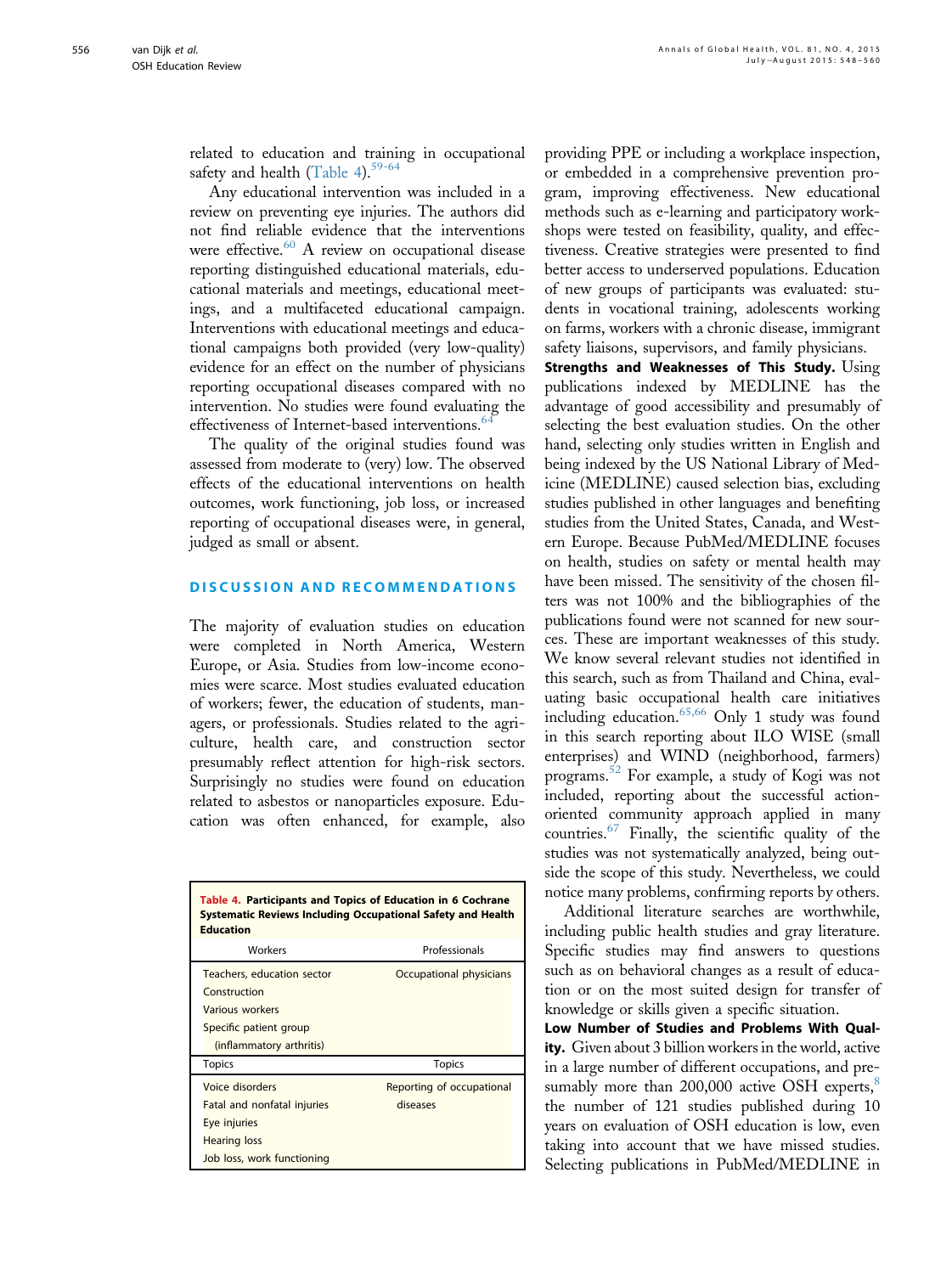2013 dealing with occupational health, ii we could find almost 3300 publications, in contrast to only 20 publications on evaluation of OSH education. Surprising is the low number of studies on education of OSH professionals, students, supervisors, and managers. Schulte et al noticed the absence of literature assessing the role and value of OSH training in vocational education.<sup>[68](#page-12-0)</sup> We did find studies, but not many.

A number of barriers may hinder evaluation studies: lack of funds, not having a tradition of evaluation, regarding education as a complex intervention, missing incentives to publish, or journals not being interested or even incompetent on the topic. One other main reason might be that education in OSH itself is scarce or even absent for some target groups in many countries, as is illustrated in the Introduction.<sup>[2-10](#page-10-0)</sup> In many parts of the world OSH education came under pressure by the economic crisis. We recommend analyzing the barriers and promotion factors.

We noticed in a number of studies the lack of a control group, low number of participants, unrealistic expectations of long-term health effects after a modest isolated educational intervention, and the absence of (cluster) randomization when that was an option. We conclude with others that good quantitative and qualitative study designs have to be promoted and supported. The development of effective education can be improved, such as by using focus groups of participants and a literature search in the development process. Chosen outcomes can be discussed: why using knowledge outcomes and not adequate behavior, why striving for behavior changes when concrete working conditions can be improved? Several articles were found elaborating on education being able (or not) to have an impact on behavioral changes of workers via a more positive attitude and new knowledge, and its subsequent influence on workplace safety. Because behavioral changes were not solely the wanted outcome of most interventions, these changes were not the only focus of actions. We need more discussion on goals and outcomes.

The Problem of Low or Modest Literacy. Hazards are present in every workplace. Often, recognition and control of these are not broadly introduced in developing economies, and in addition, are hindered

by low or modest literacy levels of groups of workers. Similar situations are present in high-income countries where migrant workers with modest literacy are employed in high-risk sectors either as a day laborer or as seasonal workers, hampering safety measures. Solutions were evaluated in studies such as peer-to-peer education and safety liaisons, traffic-light symbols in technical information, use of training posters in education, and pictographic tests.

Generalizability. Although we agree that, as an illustration, increase in use of protective eyewear in a stone quarry<sup>[28](#page-11-0)</sup> is a successful behavioral change, there are no easy answers to the question of the reproducibility of this success using the same intervention elsewhere. One reason is that successes are influenced by differences in settings, populations, educational attempts, and (changing) culture. How to repeat a success is still to be explained.[69-71](#page-12-0) Finding drivers of behavioral changes emerging from (the environment of) an educational intervention, the dominant culture and the inside of a target group, belongs to the matrix of success.

Recommendations for Developing Economies. The use of online learning and blended educational forms may increase coverage, quality, and efficiency of OSH education in developing economies enormously. Successful examples are interactive e-learning modules such as on occupational asthma and occupational hygiene, e-courses used in a blended application such as EMUTOM, and virtual patient cases for medical students, videoconferencing, and online discussion boards. We expect a rapid growing use of mobile apps running on smartphones, tablets, and other mobile devices. Unfortunately, the use of mobile apps has not yet been evaluated as far as we know. Online repositories providing access to quality online learning materials as part of an adequate knowledge infrastructure can support new developments.<sup>[72-74](#page-12-0)</sup> Integration of health and safety issues in vocational and technical education is crucial, as being advocated by Schulte et al in the United States.<sup>[68](#page-12-0)</sup> Integration of OSH education in preventive programs and clinical treatment can increase reach and effectiveness. OSH expertsupported initiatives of industrial sectorial or branch organizations, agricultural consultants, schools for vocational training, and primary and community health care may create new opportunities to educate underserved worker populations. Innovative solutions are available to improve the educational efforts.

iiUsing as filter: "Occupational Injuries"[Mesh] OR "Accidents, Occupational"[Mesh] OR "Occupational Diseases"[Mesh] OR "Occupational Health"[Mesh]; next selecting only publications in English (June 2015).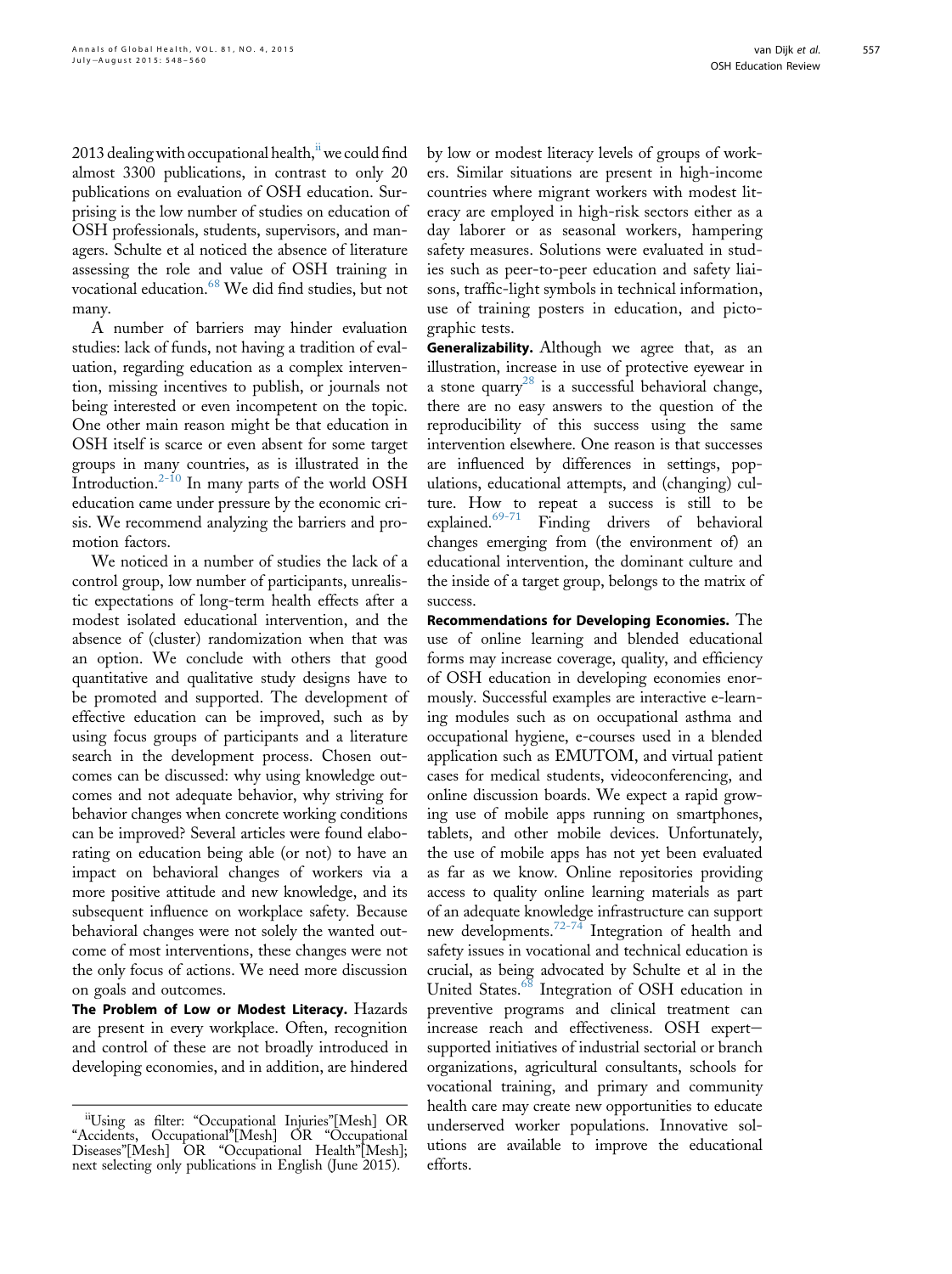<span id="page-10-0"></span>To make progress in education in developing economies, we recommend appropriate national legislation and programming. We advise focusing on the education of workers and professionals most in need. Low numbers of OSH experts impede any progress, so OSH experts have to be educated. Programming involving OSH expertsupported primary health care to provide essential occupational health care-inclusive education of workers has the advantage of reaching many vulnerable workers in small enterprises and in the infor-mal sector.<sup>[75](#page-12-0)</sup> Basic occupational health services $^{65,66}$  $^{65,66}$  $^{65,66}$  and ILO participatory strategies $^{52,67}$  $^{52,67}$  $^{52,67}$ can be integrated and adapted to local conditions. Online learning can improve quality and reach. Prescribing and supporting OSH education in vocational education shapes the awareness of future workers. Employers' organizations, unions, and branch organizations have to be involved in developing programs to educate workers. Well-designed evaluation studies are strongly recommended.

Supporting international initiatives can be boosted by an international task force including educational experts, ILO, WHO, the International Commission on Occupational Health (ICOH), the World Organization of National Colleges, Academies and Academic Associations of General Practitioners/Family Physicians (WONCA) (primary health care), and the International Social Security Association (ISSA). Their unique expertise in this field can contribute to the work to be done. Funded programming and good project management are preconditions to avoid ending up in paperwork without impact. We recommend the organization of work conferences and a website platform facilitating the exchange of experiences, good practices, studies, and educational materials.

## **CONCLUSIONS**

Given the high shortages of education in developing economies, there is a need to boost progress. This overview of evaluation studies on OSH education shows many opportunities. Use of online technologies offers efficient and effective options for better coverage and quality of education. Blended application including face-to-face contact might be preferred. For workers, enhanced education, for example, including workplace inspection and providing PPEs, or education integrated in a preventive participatory program may be more effective. New alliances between OSH experts and schools, sectorial or industrial branch organizations, and primary or community health care may provide education and care for underserved populations.

On a national level, legislation and governmental support are needed in addition to concerted actions of employers and workers. We recommend boosting international collaboration and support by a highlevel international task force. Participation is needed of educational experts and of various international organizations, such as ILO, WHO, ICOH, WONCA (primary health care), and ISSA. The task force may develop funded programming and a global online platform facilitating the exchange of experiences, good practices, studies, and educational materials. We strongly recommend incorporating well-designed evaluation studies.

## **REFERENCES**

- 1. [Takala J, Hämäläinen P, Saarela KL,](http://refhub.elsevier.com/S2214-9996(15)01239-4/sref1) [et al. Global estimates of the burden](http://refhub.elsevier.com/S2214-9996(15)01239-4/sref1) [of injury and illness at work in 2012.](http://refhub.elsevier.com/S2214-9996(15)01239-4/sref1) [J Occup Environ Hyg 2014;11:](http://refhub.elsevier.com/S2214-9996(15)01239-4/sref1)  $326 - 37.$  $326 - 37.$  $326 - 37.$  $326 - 37.$
- 2. Workers' [health: global plan of action.](http://refhub.elsevier.com/S2214-9996(15)01239-4/sref2) [Geneva: WHO; 2007](http://refhub.elsevier.com/S2214-9996(15)01239-4/sref2).
- 3. [Kumar SG, Dharanipriya A, Kar SS.](http://refhub.elsevier.com/S2214-9996(15)01239-4/sref3) [Awareness of occupational injuries](http://refhub.elsevier.com/S2214-9996(15)01239-4/sref3) [and utilization of safety measures](http://refhub.elsevier.com/S2214-9996(15)01239-4/sref3) [among welders in coastal South India.](http://refhub.elsevier.com/S2214-9996(15)01239-4/sref3) [Int J Occup Environ Med 2013;4:](http://refhub.elsevier.com/S2214-9996(15)01239-4/sref3)  $172 - 7.$  $172 - 7.$  $172 - 7.$  $172 - 7.$
- 4. [Esechie JO, Ibitayo OO. Pesticide use](http://refhub.elsevier.com/S2214-9996(15)01239-4/sref4) [and related health problems among](http://refhub.elsevier.com/S2214-9996(15)01239-4/sref4) [greenhouse workers in Batinah](http://refhub.elsevier.com/S2214-9996(15)01239-4/sref4)

[Coastal Region of Oman. J Forensic](http://refhub.elsevier.com/S2214-9996(15)01239-4/sref4) [Leg Med 2011;18:198](http://refhub.elsevier.com/S2214-9996(15)01239-4/sref4)-[203](http://refhub.elsevier.com/S2214-9996(15)01239-4/sref4).

- 5. [Sam KG, Andrade HH, Pradhan L,](http://refhub.elsevier.com/S2214-9996(15)01239-4/sref5) [et al. Effectiveness of an educational](http://refhub.elsevier.com/S2214-9996(15)01239-4/sref5) [program to promote pesticide safety](http://refhub.elsevier.com/S2214-9996(15)01239-4/sref5) [among pesticide handlers of South](http://refhub.elsevier.com/S2214-9996(15)01239-4/sref5) [India. Int Arch Occup Environ](http://refhub.elsevier.com/S2214-9996(15)01239-4/sref5) [Health 2008;81:787](http://refhub.elsevier.com/S2214-9996(15)01239-4/sref5)-[95](http://refhub.elsevier.com/S2214-9996(15)01239-4/sref5).
- 6. [Anderson BT, Johnson GJ,](http://refhub.elsevier.com/S2214-9996(15)01239-4/sref6) [Wheat JR, et al. Farmers](http://refhub.elsevier.com/S2214-9996(15)01239-4/sref6)' concerns: a [qualitative assessment to plan rural](http://refhub.elsevier.com/S2214-9996(15)01239-4/sref6) [medical education. J Rural Health](http://refhub.elsevier.com/S2214-9996(15)01239-4/sref6) [2012;28:115](http://refhub.elsevier.com/S2214-9996(15)01239-4/sref6)-[21.](http://refhub.elsevier.com/S2214-9996(15)01239-4/sref6)
- 7. [Rudolphi JM, Donham KJ. Increasing](http://refhub.elsevier.com/S2214-9996(15)01239-4/sref7) [the number of trained health and safety](http://refhub.elsevier.com/S2214-9996(15)01239-4/sref7) [professionals in agricultural medicine:](http://refhub.elsevier.com/S2214-9996(15)01239-4/sref7)

[evaluation of the](http://refhub.elsevier.com/S2214-9996(15)01239-4/sref7) "building capacity" [program, 2007-2013. J Agromedicine](http://refhub.elsevier.com/S2214-9996(15)01239-4/sref7)  $2015;20:21-30.$  $2015;20:21-30.$  $2015;20:21-30.$ 

- 8. [Rantanen J, Lehtinen S, Iavicoli S.](http://refhub.elsevier.com/S2214-9996(15)01239-4/sref8) [Occupational health services in selected](http://refhub.elsevier.com/S2214-9996(15)01239-4/sref8) [International Commission on Occupa](http://refhub.elsevier.com/S2214-9996(15)01239-4/sref8)[tional Health \(ICOH\) member coun](http://refhub.elsevier.com/S2214-9996(15)01239-4/sref8)[tries. Scand J Work Environ Health](http://refhub.elsevier.com/S2214-9996(15)01239-4/sref8)  $2013;39:212-6.$  $2013;39:212-6.$  $2013;39:212-6.$
- 9. [Delclos GL, Bright KA, Carson AI,](http://refhub.elsevier.com/S2214-9996(15)01239-4/sref9) [et al. A global survey of occupational](http://refhub.elsevier.com/S2214-9996(15)01239-4/sref9) [health competencies and curriculum.](http://refhub.elsevier.com/S2214-9996(15)01239-4/sref9) [Int J Occup Environ Health 2005;11:](http://refhub.elsevier.com/S2214-9996(15)01239-4/sref9)  $185 - 98.$  $185 - 98.$  $185 - 98.$
- 10. Alesbury RJ, Bailey SR. Addressing the needs for international training,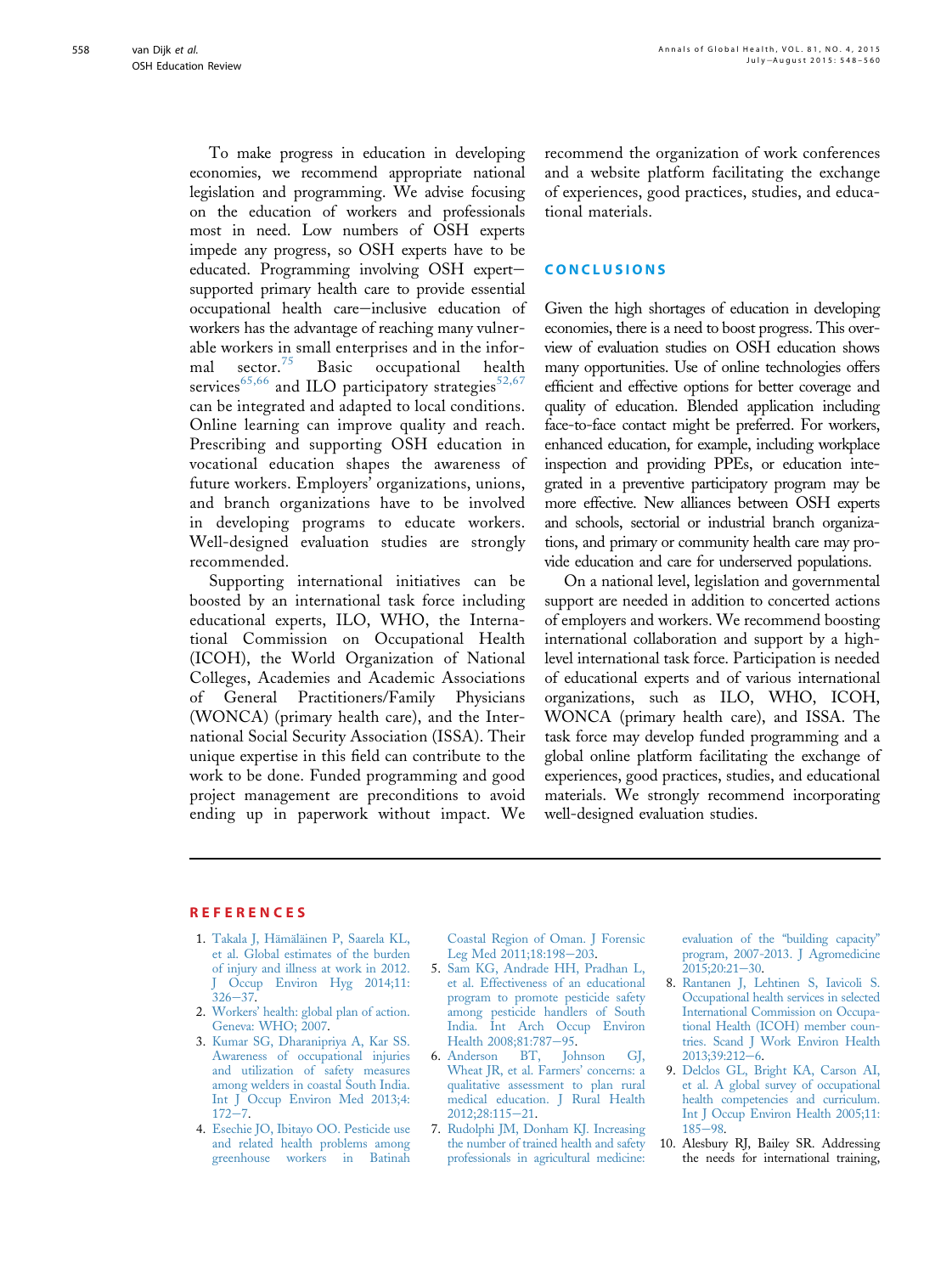<span id="page-11-0"></span>qualifications, and career development in occupational hygiene. Ann Occup Hyg  $2014;58:140-51$ . E-modules available at: [www.ohlearning.com.](http://www.ohlearning.com) Accessed September 23, 2015.

- 11. [Brown G. Genuine worker participa](http://refhub.elsevier.com/S2214-9996(15)01239-4/sref11)[tion](http://refhub.elsevier.com/S2214-9996(15)01239-4/sref11)-[an indispensable key to effective](http://refhub.elsevier.com/S2214-9996(15)01239-4/sref11) [global OHS. New Solut 2009;19:](http://refhub.elsevier.com/S2214-9996(15)01239-4/sref11)  $315 - 33$  $315 - 33$  $315 - 33$ .
- 12. [Weinstock D, Slatin C. Learning to](http://refhub.elsevier.com/S2214-9996(15)01239-4/sref12) [take action: the goals of health and](http://refhub.elsevier.com/S2214-9996(15)01239-4/sref12) [safety training. New Solut 2012;22:](http://refhub.elsevier.com/S2214-9996(15)01239-4/sref12)  $255 - 67$  $255 - 67$  $255 - 67$ .
- 13. Canadian Centre for Occupational Health and Safety (CCOHS). Hamilton, ON: CCOHS; 2015. Available at: <http://www.ccohs.ca/>. Accessed September 23, 2015.
- 14. [Rhebergen MD, Lenderink AF, van](http://refhub.elsevier.com/S2214-9996(15)01239-4/sref14) [Dijk FJ, Hulshof CT. Can online net](http://refhub.elsevier.com/S2214-9996(15)01239-4/sref14)[works provide quality answers to ques](http://refhub.elsevier.com/S2214-9996(15)01239-4/sref14)[tions about occupational safety and](http://refhub.elsevier.com/S2214-9996(15)01239-4/sref14) [health? Occup Environ Med](http://refhub.elsevier.com/S2214-9996(15)01239-4/sref14) health? Occup<br>[2012;69:347](http://refhub.elsevier.com/S2214-9996(15)01239-4/sref14)–[53.](http://refhub.elsevier.com/S2214-9996(15)01239-4/sref14)
- 15. [Rhebergen MD, Lenderink AF, van](http://refhub.elsevier.com/S2214-9996(15)01239-4/sref15) [Dijk FJ, Hulshof CT. Comparing](http://refhub.elsevier.com/S2214-9996(15)01239-4/sref15) [the use of an online expert health net](http://refhub.elsevier.com/S2214-9996(15)01239-4/sref15)[work against common information](http://refhub.elsevier.com/S2214-9996(15)01239-4/sref15) [sources to answer health questions.](http://refhub.elsevier.com/S2214-9996(15)01239-4/sref15) [J Med Internet Res 2012;14:e9.](http://refhub.elsevier.com/S2214-9996(15)01239-4/sref15)
- 16. Online interactive risk assessment tools (OiRA). Bilbao: European Agency for Safety and Health at Work; 2014. Available at: [http://](http://client.oiraproject.eu) [client.oiraproject.eu](http://client.oiraproject.eu). Accessed September 23, 2015.
- 17. Van Dijk F, Caraballo-Arias Y. Occupational Safety and Health Online. How to Find Reliable Information. Leusden, the Netherlands: LDOH (Learning and Developing Occupational Health Foundation). Available at, [http://www.ldoh.net;](http://www.ldoh.net) 2015. Accessed September 23, 2015.
- 18. [Robson LS, Stephenson CM,](http://refhub.elsevier.com/S2214-9996(15)01239-4/sref18) [Schulte PA, et al. A systematic review](http://refhub.elsevier.com/S2214-9996(15)01239-4/sref18) [of the effectiveness of occupational](http://refhub.elsevier.com/S2214-9996(15)01239-4/sref18) [health and safety training. Scand J](http://refhub.elsevier.com/S2214-9996(15)01239-4/sref18) [Work Environ Health 2012;38:](http://refhub.elsevier.com/S2214-9996(15)01239-4/sref18)  $193 - 208.$  $193 - 208.$  $193 - 208.$  $193 - 208.$
- 19. [Rollin L, Darmoni S, Caillard JF,](http://refhub.elsevier.com/S2214-9996(15)01239-4/sref19) [Gehanno JF. Searching for high](http://refhub.elsevier.com/S2214-9996(15)01239-4/sref19)[quality articles about intervention](http://refhub.elsevier.com/S2214-9996(15)01239-4/sref19) [studies in occupational health](http://refhub.elsevier.com/S2214-9996(15)01239-4/sref19)-[what](http://refhub.elsevier.com/S2214-9996(15)01239-4/sref19) [is really missed when using only](http://refhub.elsevier.com/S2214-9996(15)01239-4/sref19) [the Medline database? Scand J](http://refhub.elsevier.com/S2214-9996(15)01239-4/sref19) [Work Environ Health 2010;36:](http://refhub.elsevier.com/S2214-9996(15)01239-4/sref19)  $484 - 7$  $484 - 7$  $484 - 7$
- 20. [Russ P, Strümpell S, Carvalho D,](http://refhub.elsevier.com/S2214-9996(15)01239-4/sref20) [et al. Compulsory teaching of occupa](http://refhub.elsevier.com/S2214-9996(15)01239-4/sref20)[tional health: impact on attitude of](http://refhub.elsevier.com/S2214-9996(15)01239-4/sref20) [medical students in Brazil and Ger](http://refhub.elsevier.com/S2214-9996(15)01239-4/sref20)[many. Int Arch Occup Environ](http://refhub.elsevier.com/S2214-9996(15)01239-4/sref20) Health  $2012;85:81-7$ .
- 21. Löffl[er H, Bruckner T, Diepgen T,](http://refhub.elsevier.com/S2214-9996(15)01239-4/sref21) [Effendy I. Primary prevention in](http://refhub.elsevier.com/S2214-9996(15)01239-4/sref21) [health care employees: a prospective](http://refhub.elsevier.com/S2214-9996(15)01239-4/sref21) [intervention study with a 3-year train](http://refhub.elsevier.com/S2214-9996(15)01239-4/sref21)[ing period. Contact Dermatitis](http://refhub.elsevier.com/S2214-9996(15)01239-4/sref21)  $2006$ ; $\overline{5}$ 4:202-[9.](http://refhub.elsevier.com/S2214-9996(15)01239-4/sref21)
- 22. [Su YH, Lin YJ, Tang HY, et al.](http://refhub.elsevier.com/S2214-9996(15)01239-4/sref22) [Effectiveness of an e-learning curricu](http://refhub.elsevier.com/S2214-9996(15)01239-4/sref22)[lum on occupational health for music](http://refhub.elsevier.com/S2214-9996(15)01239-4/sref22) [performers. Telemed J E Health](http://refhub.elsevier.com/S2214-9996(15)01239-4/sref22)  $2012;18:538-43.$  $2012;18:538-43.$  $2012;18:538-43.$  $2012;18:538-43.$
- 23. [Radulescu M, Bock M, Bruckner T,](http://refhub.elsevier.com/S2214-9996(15)01239-4/sref23) [et al. Health education about occupa](http://refhub.elsevier.com/S2214-9996(15)01239-4/sref23)[tional allergies and dermatoses for](http://refhub.elsevier.com/S2214-9996(15)01239-4/sref23) [adolescents. J Dtsch Dermatol Ges](http://refhub.elsevier.com/S2214-9996(15)01239-4/sref23) [2007;5:576](http://refhub.elsevier.com/S2214-9996(15)01239-4/sref23)-[81](http://refhub.elsevier.com/S2214-9996(15)01239-4/sref23).
- 24. [Vyas R. Mitigation of musculoskele](http://refhub.elsevier.com/S2214-9996(15)01239-4/sref24)[tal problems and body discomfort of](http://refhub.elsevier.com/S2214-9996(15)01239-4/sref24) [agricultural workers through educa](http://refhub.elsevier.com/S2214-9996(15)01239-4/sref24)[tional intervention. Work 2012;41:](http://refhub.elsevier.com/S2214-9996(15)01239-4/sref24) [2398](http://refhub.elsevier.com/S2214-9996(15)01239-4/sref24)-[404](http://refhub.elsevier.com/S2214-9996(15)01239-4/sref24).<br>25. Silverio KC.
- Gonçalves CG, [Penteado RZ, et al. Actions in vocal](http://refhub.elsevier.com/S2214-9996(15)01239-4/sref25) [health: a proposal for improving the](http://refhub.elsevier.com/S2214-9996(15)01239-4/sref25) vocal profi[le of teachers. Pro Fono](http://refhub.elsevier.com/S2214-9996(15)01239-4/sref25) [2008;20:177](http://refhub.elsevier.com/S2214-9996(15)01239-4/sref25)-[82](http://refhub.elsevier.com/S2214-9996(15)01239-4/sref25).
- 26. [Bian Y, Xiong H, Zhang L, et al.](http://refhub.elsevier.com/S2214-9996(15)01239-4/sref26) [Change in coping strategies following](http://refhub.elsevier.com/S2214-9996(15)01239-4/sref26) [intensive intervention for special](http://refhub.elsevier.com/S2214-9996(15)01239-4/sref26)[service military personnel as civil](http://refhub.elsevier.com/S2214-9996(15)01239-4/sref26) [emergency responders. J Occup](http://refhub.elsevier.com/S2214-9996(15)01239-4/sref26) [Health 2011;53:36](http://refhub.elsevier.com/S2214-9996(15)01239-4/sref26)-[44](http://refhub.elsevier.com/S2214-9996(15)01239-4/sref26).
- 27. [Pehkonen I, Takala EP, Ketola R,](http://refhub.elsevier.com/S2214-9996(15)01239-4/sref27) [et al. Evaluation of a participatory](http://refhub.elsevier.com/S2214-9996(15)01239-4/sref27) [ergonomic intervention process in](http://refhub.elsevier.com/S2214-9996(15)01239-4/sref27) [kitchen work. Appl Ergon 2009;40:](http://refhub.elsevier.com/S2214-9996(15)01239-4/sref27)  $115 - 23$  $115 - 23$ .
- 28. [Adams JS, Raju R, Solomon V, et al.](http://refhub.elsevier.com/S2214-9996(15)01239-4/sref28) [Increasing compliance with protective](http://refhub.elsevier.com/S2214-9996(15)01239-4/sref28) [eyewear to reduce ocular injuries in](http://refhub.elsevier.com/S2214-9996(15)01239-4/sref28) [stone-quarry workers in Tamil Nadu,](http://refhub.elsevier.com/S2214-9996(15)01239-4/sref28) [India: a pragmatic, cluster randomised](http://refhub.elsevier.com/S2214-9996(15)01239-4/sref28) [trial of a single education session ver](http://refhub.elsevier.com/S2214-9996(15)01239-4/sref28)[sus an enhanced education package](http://refhub.elsevier.com/S2214-9996(15)01239-4/sref28) [delivered over six months. Injury](http://refhub.elsevier.com/S2214-9996(15)01239-4/sref28) [2013;44:118](http://refhub.elsevier.com/S2214-9996(15)01239-4/sref28)-[25](http://refhub.elsevier.com/S2214-9996(15)01239-4/sref28).
- 29. [Williams Q Jr, Ochsner M,](http://refhub.elsevier.com/S2214-9996(15)01239-4/sref29) [Marshall E, et al. The impact of a](http://refhub.elsevier.com/S2214-9996(15)01239-4/sref29) [peer-led participatory health and](http://refhub.elsevier.com/S2214-9996(15)01239-4/sref29) [safety training program for Latino](http://refhub.elsevier.com/S2214-9996(15)01239-4/sref29) [day laborers in construction. J Safety](http://refhub.elsevier.com/S2214-9996(15)01239-4/sref29)  $Res 2010;41:253-61.$  $Res 2010;41:253-61.$  $Res 2010;41:253-61.$
- 30. [Qian X, Smith H, Huang W, et al.](http://refhub.elsevier.com/S2214-9996(15)01239-4/sref30) [Promoting contraceptive use among](http://refhub.elsevier.com/S2214-9996(15)01239-4/sref30) [unmarried female migrants in one fac](http://refhub.elsevier.com/S2214-9996(15)01239-4/sref30)[tory in Shanghai: a pilot workplace](http://refhub.elsevier.com/S2214-9996(15)01239-4/sref30) [intervention. BMC Health Serv Res](http://refhub.elsevier.com/S2214-9996(15)01239-4/sref30) [2007;7:77](http://refhub.elsevier.com/S2214-9996(15)01239-4/sref30).
- 31. [Wulfhorst B, Bock M, Gediga G,](http://refhub.elsevier.com/S2214-9996(15)01239-4/sref31) [et al. Sustainability of an interdiscipli](http://refhub.elsevier.com/S2214-9996(15)01239-4/sref31)[nary secondary prevention program for](http://refhub.elsevier.com/S2214-9996(15)01239-4/sref31) [hairdressers. Int Arch Occup Environ](http://refhub.elsevier.com/S2214-9996(15)01239-4/sref31) [Health 2010;83:165](http://refhub.elsevier.com/S2214-9996(15)01239-4/sref31)-[71](http://refhub.elsevier.com/S2214-9996(15)01239-4/sref31).
- 32. [Bush D, Paleo L, Baker R, et al. Res](http://refhub.elsevier.com/S2214-9996(15)01239-4/sref32)[taurant supervisor safety training: eval](http://refhub.elsevier.com/S2214-9996(15)01239-4/sref32)[uating a small business training](http://refhub.elsevier.com/S2214-9996(15)01239-4/sref32) [intervention. Public Health Rep](http://refhub.elsevier.com/S2214-9996(15)01239-4/sref32) [2009;124\(Suppl 1\):152](http://refhub.elsevier.com/S2214-9996(15)01239-4/sref32)-[9](http://refhub.elsevier.com/S2214-9996(15)01239-4/sref32).
- 33. [Hugenholtz NI, de Croon EM,](http://refhub.elsevier.com/S2214-9996(15)01239-4/sref33) [Smits PB, et al. Effectiveness of e](http://refhub.elsevier.com/S2214-9996(15)01239-4/sref33)[learning in continuing medical educa](http://refhub.elsevier.com/S2214-9996(15)01239-4/sref33)[tion for occupational physicians.](http://refhub.elsevier.com/S2214-9996(15)01239-4/sref33) [Occup Med 2008;58:370](http://refhub.elsevier.com/S2214-9996(15)01239-4/sref33)-2
- 34. [Rosen MA, Caravanos J, Milek D,](http://refhub.elsevier.com/S2214-9996(15)01239-4/sref34) [Udasin I. An innovative approach to](http://refhub.elsevier.com/S2214-9996(15)01239-4/sref34) [interdisciplinary occupational safety](http://refhub.elsevier.com/S2214-9996(15)01239-4/sref34)

[and health education. Am J Ind Med](http://refhub.elsevier.com/S2214-9996(15)01239-4/sref34)  $2011:54:515-20.$  $2011:54:515-20.$ 

- 35. [Madan I, Walker-Bone K. Evalua](http://refhub.elsevier.com/S2214-9996(15)01239-4/sref35)[tion of a musculoskeletal training](http://refhub.elsevier.com/S2214-9996(15)01239-4/sref35) [package for occupational health prac](http://refhub.elsevier.com/S2214-9996(15)01239-4/sref35)[titioners. Occup Med 2013;63:](http://refhub.elsevier.com/S2214-9996(15)01239-4/sref35)  $579 - 82.$  $579 - 82.$  $579 - 82.$  $579 - 82.$
- 36. Waddell G, O'[Connor M, Boorman S,](http://refhub.elsevier.com/S2214-9996(15)01239-4/sref36) [et al. Working Backs Scotland: a public](http://refhub.elsevier.com/S2214-9996(15)01239-4/sref36) [and professional health education cam](http://refhub.elsevier.com/S2214-9996(15)01239-4/sref36)[paign for back pain. Spine 2007;32:](http://refhub.elsevier.com/S2214-9996(15)01239-4/sref36)  $2139 - 43.$  $2139 - 43.$  $2139 - 43.$  $2139 - 43.$
- 37. [Barber CM, Frank T, Walsh K, et al.](http://refhub.elsevier.com/S2214-9996(15)01239-4/sref37) [Knowledge and utilisation of occupa](http://refhub.elsevier.com/S2214-9996(15)01239-4/sref37)[tional asthma guidelines in primary](http://refhub.elsevier.com/S2214-9996(15)01239-4/sref37) [care. Prim Care Respir J 2010;19:](http://refhub.elsevier.com/S2214-9996(15)01239-4/sref37)  $274 - 80.$  $274 - 80.$  $274 - 80.$
- 38. [Karlinsky H, Dunn C, Clifford B,](http://refhub.elsevier.com/S2214-9996(15)01239-4/sref38) [et al. Workplace injury management:](http://refhub.elsevier.com/S2214-9996(15)01239-4/sref38) [using new technology to deliver and](http://refhub.elsevier.com/S2214-9996(15)01239-4/sref38) [evaluate physician continuing medical](http://refhub.elsevier.com/S2214-9996(15)01239-4/sref38) [education. J Occup Rehabil 2006;16:](http://refhub.elsevier.com/S2214-9996(15)01239-4/sref38)  $719 - 30$  $719 - 30$
- 39. [Alexander VR. Audit of hospital doc](http://refhub.elsevier.com/S2214-9996(15)01239-4/sref39)[tor training in sick note certi](http://refhub.elsevier.com/S2214-9996(15)01239-4/sref39)fication. [Occup Med 2012;62:595](http://refhub.elsevier.com/S2214-9996(15)01239-4/sref39)-[9](http://refhub.elsevier.com/S2214-9996(15)01239-4/sref39).
- 40. [Cohen D, Khan S, Allen J,](http://refhub.elsevier.com/S2214-9996(15)01239-4/sref40) [Sparrow N. Shifting attitudes: the](http://refhub.elsevier.com/S2214-9996(15)01239-4/sref40) [National Education Programme for](http://refhub.elsevier.com/S2214-9996(15)01239-4/sref40) [work and health. Occup Med](http://refhub.elsevier.com/S2214-9996(15)01239-4/sref40)  $2012;62:371-4.$  $2012;62:371-4.$  $2012;62:371-4.$
- 41. [Østerås N, Gulbrandsen P, Benth JS,](http://refhub.elsevier.com/S2214-9996(15)01239-4/sref41) [et al. Implementing structured func](http://refhub.elsevier.com/S2214-9996(15)01239-4/sref41)[tional assessments in general practice](http://refhub.elsevier.com/S2214-9996(15)01239-4/sref41) [for persons with long-term sick leave:](http://refhub.elsevier.com/S2214-9996(15)01239-4/sref41) [a cluster randomised controlled trial.](http://refhub.elsevier.com/S2214-9996(15)01239-4/sref41) [BMC Fam Pract 2009;10:31.](http://refhub.elsevier.com/S2214-9996(15)01239-4/sref41)
- 42. [Hossain D, Gorman D, Eley R,](http://refhub.elsevier.com/S2214-9996(15)01239-4/sref42) [Coutts J. Value of mental health](http://refhub.elsevier.com/S2214-9996(15)01239-4/sref42) first [aid training of advisory and extension](http://refhub.elsevier.com/S2214-9996(15)01239-4/sref42) [agents in supporting farmers in rural](http://refhub.elsevier.com/S2214-9996(15)01239-4/sref42) [Queensland. Rural Remote Health](http://refhub.elsevier.com/S2214-9996(15)01239-4/sref42) [2010;10:1593.](http://refhub.elsevier.com/S2214-9996(15)01239-4/sref42)
- 43. [Smits PB, de Graaf L, Radon K, et al.](http://refhub.elsevier.com/S2214-9996(15)01239-4/sref43) [Case-based e-learning to improve the](http://refhub.elsevier.com/S2214-9996(15)01239-4/sref43) [attitude of medical students towards](http://refhub.elsevier.com/S2214-9996(15)01239-4/sref43) [occupational health, a randomised](http://refhub.elsevier.com/S2214-9996(15)01239-4/sref43) [controlled trial. Occup Environ Med](http://refhub.elsevier.com/S2214-9996(15)01239-4/sref43) [2012;69:280](http://refhub.elsevier.com/S2214-9996(15)01239-4/sref43)-[3.](http://refhub.elsevier.com/S2214-9996(15)01239-4/sref43)
- 44. [Radon K, Carvalho D, Calvo MJ,](http://refhub.elsevier.com/S2214-9996(15)01239-4/sref44) [et al. Implementation of virtual](http://refhub.elsevier.com/S2214-9996(15)01239-4/sref44) [patients in the training for occupa](http://refhub.elsevier.com/S2214-9996(15)01239-4/sref44)[tional health in Latin America. Int J](http://refhub.elsevier.com/S2214-9996(15)01239-4/sref44) [Occup Environ Health 2011;17:](http://refhub.elsevier.com/S2214-9996(15)01239-4/sref44)  $63 - 70.$  $63 - 70.$  $63 - 70.$  $63 - 70.$
- 45. EMUTOM, European e-module on occupational medicine for undergraduate medical students. Available at: <http://www.emutom.eu/> (English and Spanish). Accessed September 23, 2015.
- 46. [Braeckman L, De Clercq B,](http://refhub.elsevier.com/S2214-9996(15)01239-4/sref46) [Janssens H, et al. Development and](http://refhub.elsevier.com/S2214-9996(15)01239-4/sref46) [evaluation of a new occupational med](http://refhub.elsevier.com/S2214-9996(15)01239-4/sref46)[icine teaching module to advance self](http://refhub.elsevier.com/S2214-9996(15)01239-4/sref46)effi[cacy and knowledge among](http://refhub.elsevier.com/S2214-9996(15)01239-4/sref46) [medical students. J Occup Environ](http://refhub.elsevier.com/S2214-9996(15)01239-4/sref46) [Med 2013;55:1276](http://refhub.elsevier.com/S2214-9996(15)01239-4/sref46)-[80.](http://refhub.elsevier.com/S2214-9996(15)01239-4/sref46)
- 47. [Kindblom-Rising K, Wahlstrom R,](http://refhub.elsevier.com/S2214-9996(15)01239-4/sref47) [Ekman SL, et al. Nursing staff](http://refhub.elsevier.com/S2214-9996(15)01239-4/sref47)'s